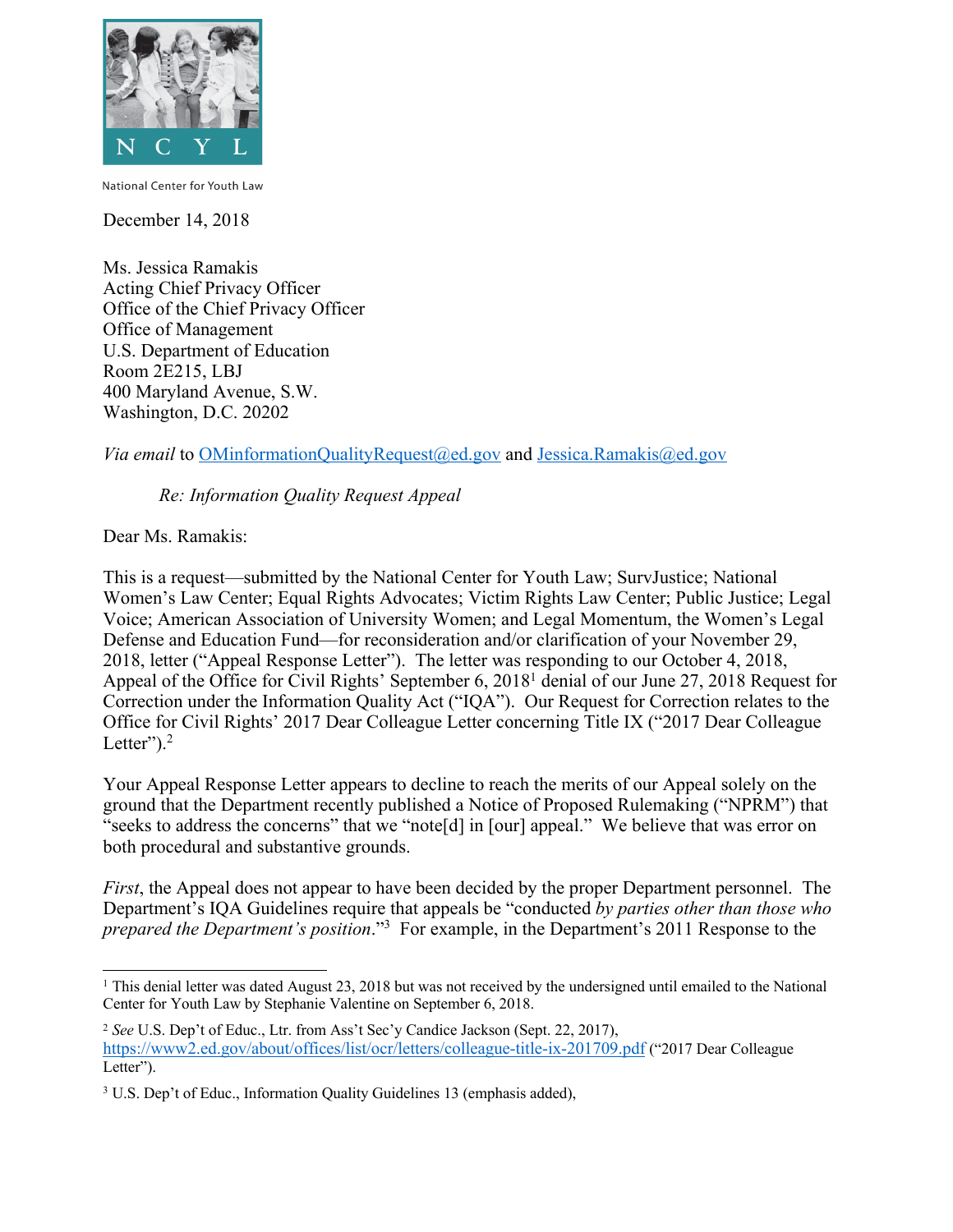those who reviewed" the original Request for Correction. Here, despite the Appeal remaining the issues raised in the Appeal. Further, the Appeal Response Letter does not assert, like the 2011 Response Letter coordinated with staff from the Office for Civil Rights ("OCR") and others who were involved with the incipient NPRM. If so, any such staff were not appropriate parties to as in the appeal leading to the 2011 APC Appeal Response. Association of Proprietary Colleges Appeal ("2011 APC Appeal Response"),<sup>4</sup> the Department informed the requester that it had "convened a [three-person] panel made up of parties other than pending for almost two months, it appears that no "parties" were convened into a panel to decide APC Appeal Response, that the decision was made "consistent with rules" of the Department's IQA Guidelines or that an "impartial review" was conducted by parties other than those who prepared the Department's position at the Request for Correction stage. Based on the timing and the content of the Appeal Response Letter, it appears that the Department was waiting for the NPRM to be issued in the Federal Register in order to issue the Appeal Response Letter, suggesting that, in conducting the review of the Appeal, the personnel preparing the Appeal participate in the Appeal. A panel should have been convened to impartially review our Appeal,

 "concerns" raised in our Appeal. The NPRM does not recite all of the factual assertions in the quality information. But all those factual assertions were relied on, and serve as the basis for, 2017 Dear Colleague Letter. Although the 2017 Dear Colleague Letter is labeled an interim *Second*, contrary to the Appeal Response Letter's assertion, the NPRM does not address the 2017 Dear Colleague Letter that we have requested be corrected because they were not based on OCR's rescission of the 2011 and 2014 Sexual Violence Guidances and OCR's adoption of the guidance, it currently governs OCR and will likely do so for many months, if not years. Furthermore, the challenged information in the 2017 Dear Colleague Letter remains disseminated to the public without correction even while the rulemaking process proceeds. If, as we contend, those statements were not based on quality information, we are entitled to a Departmental determination of that and an appropriate correction *now*.

 information maintained and disseminated by the agency that does not comply with the affected person, reviews an agency's decision to disagree with the correction request." *Id*. at *Third*, the rationale for not addressing our Appeal on the merits is in tension with the requirements under the IQA that were adopted by the OMB. OMB requires each agency to "establish administrative mechanisms allowing affected persons to seek and obtain correction of guidelines." 67 Fed. Reg. 8451, 8452 (Feb. 22, 2002). OMB's "intent is to ensure that agency guidelines specify an objective administrative appeal process that, upon further complaint by the 8458. Here, the Department did not allow us to "obtain correction of information … that does not comply with the guidelines." Nor did it "review[] … an agency's decision to disagree with the correction request." To the contrary, the Appeal Response Letter acknowledged that OCR denied the Request for Correction but refused to review that decision, and thus refused to allow us to obtain a correction even if, as we contend, the information does not comply with the Department's IQA Guidelines. This undermines the "purpose of Section 515" (i.e., the IQA): "to ensure that the public can justifiably have confidence in the information that Federal agencies disseminate and that affected persons will have administrative mechanisms for identifying

<sup>1</sup> https://www2.ed.gov/policy/gen/guid/iq/infoqualguide.pdf ("IQA Guidelines").

 <sup>4</sup> U.S. Dep't of Educ., Ltr. from Principal Deputy Ass't Sec'y for Mgmt. Winona H. Varnon (June 1, 2011), https://www2.ed.gov/policy/gen/guid/iq/2011/dowlohnes-response.pdf ("2011 APC Appeal Response").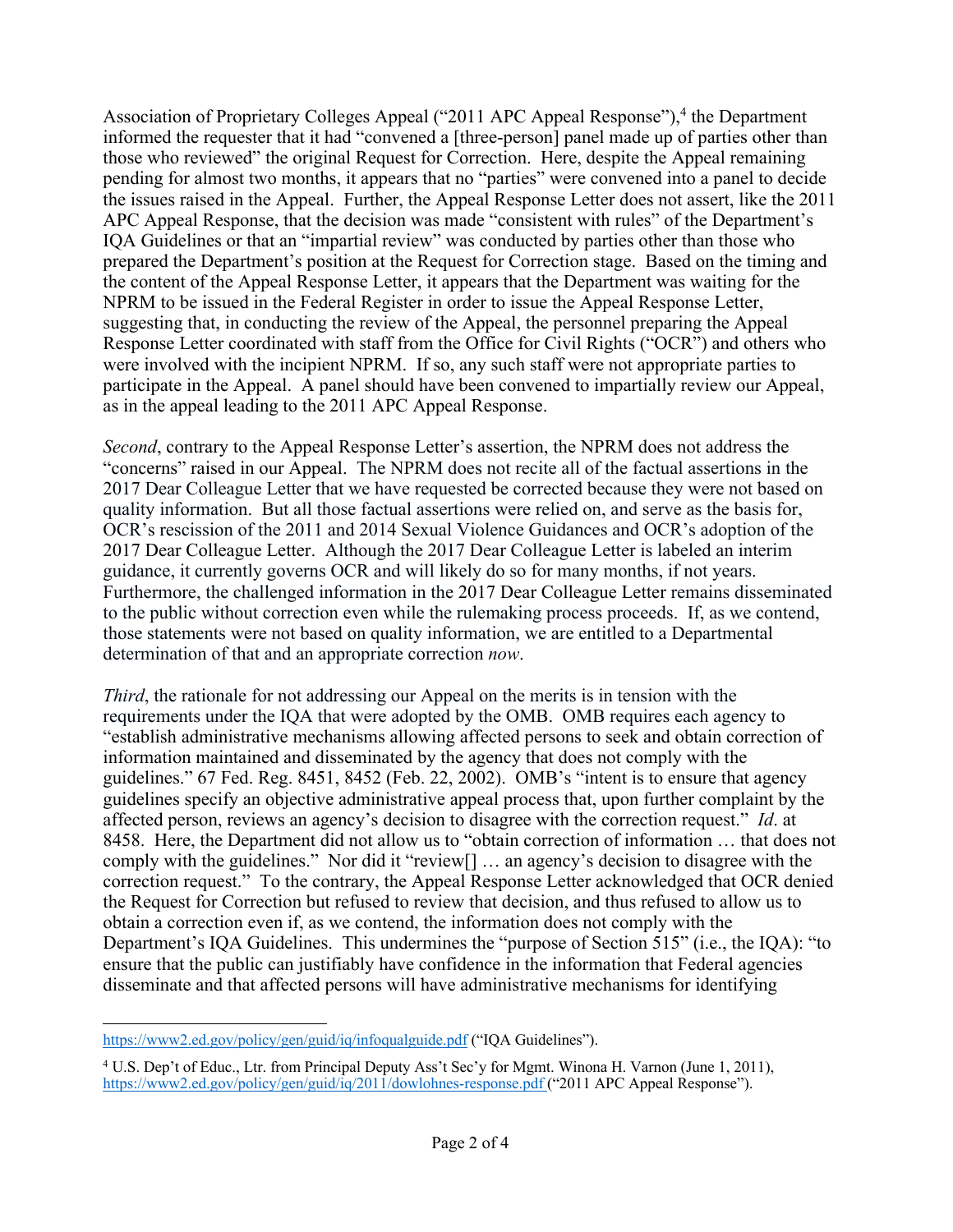problems and having the agencies take corrective action." 66 Fed. Reg. 34489, 34491 (June 28, 2001).

 grounds when it will not address a request for correction on the merits. First, "the Department the nature and timeliness of the information involved." *Id*. In this instance, the Department did Similarly, in promulgating its own IQA Guidelines, the Department identified two specific need not respond substantively to requests that concern information not covered by the information quality guidelines." 67 Fed. Reg. 62043, 62044 (Oct. 3, 2002). There is no question that the statements we challenged are covered by the IQA Guidelines. Second, the Department reserved the discretion to "reject a request that appears to be made in bad faith or without justification." *Id*. But neither OCR nor the Appeal Response Letter suggested that our Request for Correction was made in bad faith or without justification. Finally, the Department made clear that it "is only required to undertake the degree of correction that it concludes is appropriate for not decide whether it disseminated non-quality information, and thus did not address what "degree of correction" was appropriate.

response if there was no published process for responding to all comments."<sup>5</sup> But, as noted above, the NPRM has not sought public comment about the factual information that the Department disseminated and relied upon in its 2017 Dear Colleague Letter. By contrast, the Department itself invited public comment on the 2017 Dear Colleague Letter.<sup>6</sup> The Department's response" when there is no public place for the Department to respond. To be sure, the Department's IQA Guidelines do say that "[c]omments about information on which the Department has sought public comment, such as rulemaking or studies cited in a rulemaking, will be responded to through the public comment process, or through an individual own IQA Guidelines provide that such comments "will be responded to … through an individual

 government information universe." 66 Fed. Reg. 49718, 49720-721 (Sept. 28, 2001). The IQA's administrative mechanisms to exclude information that was influential in OCR's decisions Colleague Letter) simply because information about the general topic might *also* be "used in OMB has already clarified that the "plain meaning and intent" of the IQA reveal that the IQA is not limited "to information used in agency rulemaking," but rather, it applies to "the larger Department cannot now narrow the relevant "government information universe" subject to the in 2017 (i.e., the repeal of the 2011 and 2014 Guidances and the adoption of the 2017 Dear agency rulemaking."

 *Fourth*, the disposition of this Appeal is inconsistent with the Department's prior practice under notice-and-comment process that addressed the exact same information. the IQA, without any acknowledgement of its change in policy or practice. Previously, the Department has been willing to address IQA claims on the merits even if there was a pending

For example, in its most recent IQA decision, the Department's 2015 Response to Carroll,<sup>7</sup> the Department granted a Request for Correction of the FAFSA form even though the FAFSA was

<sup>-</sup>5 IQA Guidelines, *supra* n.3, at 11.

 <sup>6</sup> 2017 Dear Colleague Letter, *supra* n.2, at 2 n.7 ("[i]f you have questions or are interested in commenting on this letter, please contact the Department of Education").

 7 U.S. Dep't of Educ., Ltr. from Deputy Dir. of the Office of the Chief Privacy Officer Angela Arrington (Sept. 2, 2015), https://www2.ed.gov/policy/gen/guid/iq/2015/ed-iq-response.pdf.